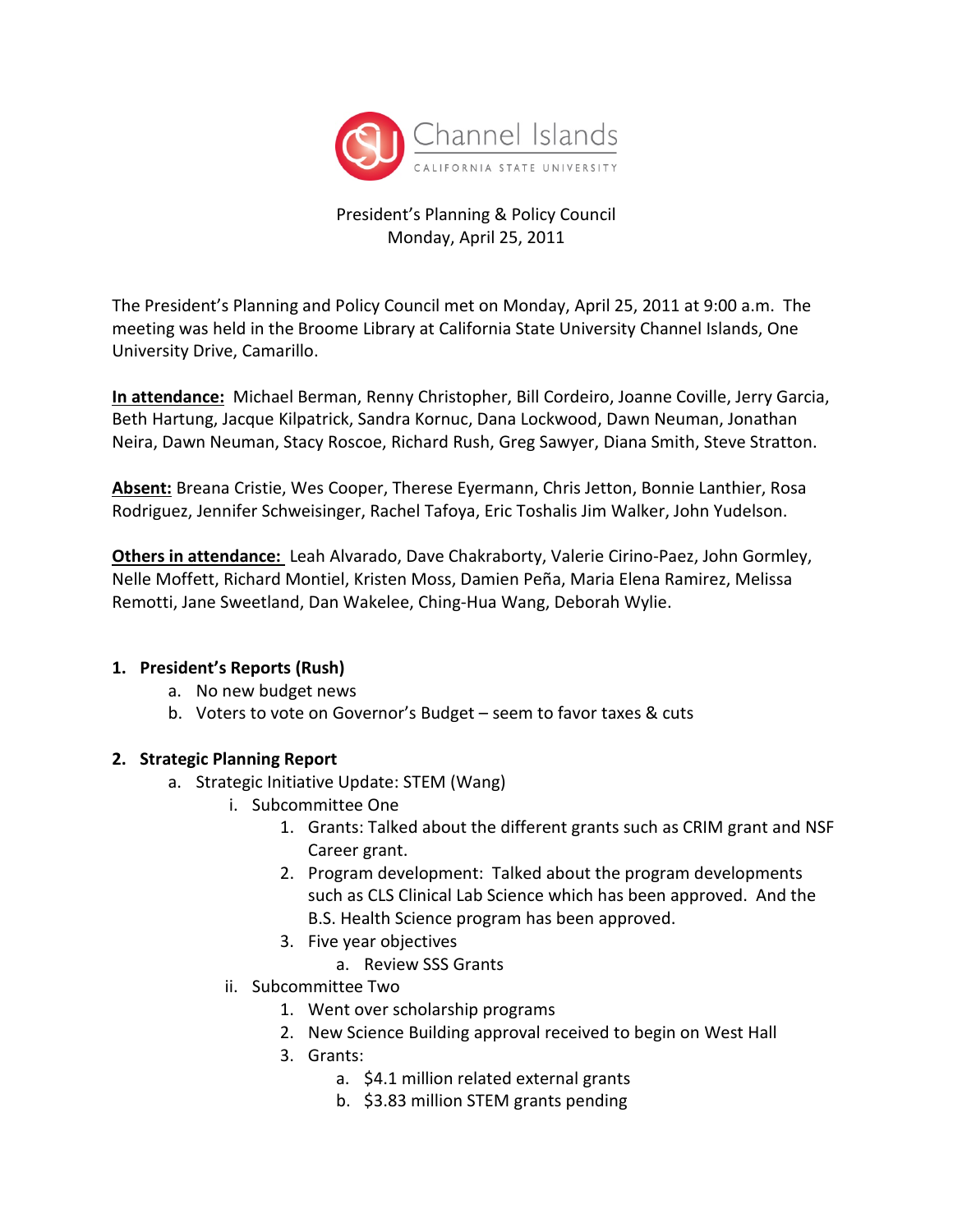- iii. Subcommittee Three
	- 1. Promote community
	- 2. Strengthen gap between H.S. partnership
	- 3. About 75% of H.S. students are not Math ready for college Math
- iv. Need to develop a more coordinated STEM outreach program
- v. On-going survey of faculty STEM outreach produced low response
- vi. Strengthen relationships with community college system partners
- vii. Dashboard indicator on STEM students Fall to Fall graph was presented
- viii. Indicators on STEM students Spring to Spring graph was presented
- ix. Activities at CI graph was presented and discussed
- x. Outreach graph is incomplete and currently doing survey
- Questions:
	- 1. Early assessment program participation? 90% did not do well. President Rush comments: General population, not SREM population.
	- 2. HAS STEM grants help or hurt CSUCI? Damien Pena comments: help and improves our chances. President Rush comments: grant is a benefit to our university.
- b. Strategic Initiative Update: Sustainability (Gormley/Wakelee)
	- i. Topic areas were developed:
		- 1. Engaging students and faculty
		- 2. Minimize impact to environment
	- ii. Assessment:
		- 1. Sustainability tracking and assessment rating system (STARS)
		- 2. 100 to 200 institution participating in STARS
		- 3. Asses and quantify current sustainability initiative policies and practices
		- 4. Provide a framework for understanding sustainability
		- 5. Enable meaningful comparison over time and across institutions
		- 6. Create initiatives
	- iii. Education & Research:
		- 1. Co-curriculum education 41.66% available credits
		- 2. Curriculum 75.65% available credits
		- 3. Research 95.07% available credits
	- iv. Operations:
		- 1. Buildings 47.15%
		- 2. Climate 9.09%
		- 3. Dining Services 40%
		- 4. Grounds 84.62%
		- 5. Purchasing 30.27%
		- 6. Transport 33.58
		- 7. Waste 60.48%
		- 8. Water 100%!
	- v. Planning, administration and engagement
		- 1. Scored well overall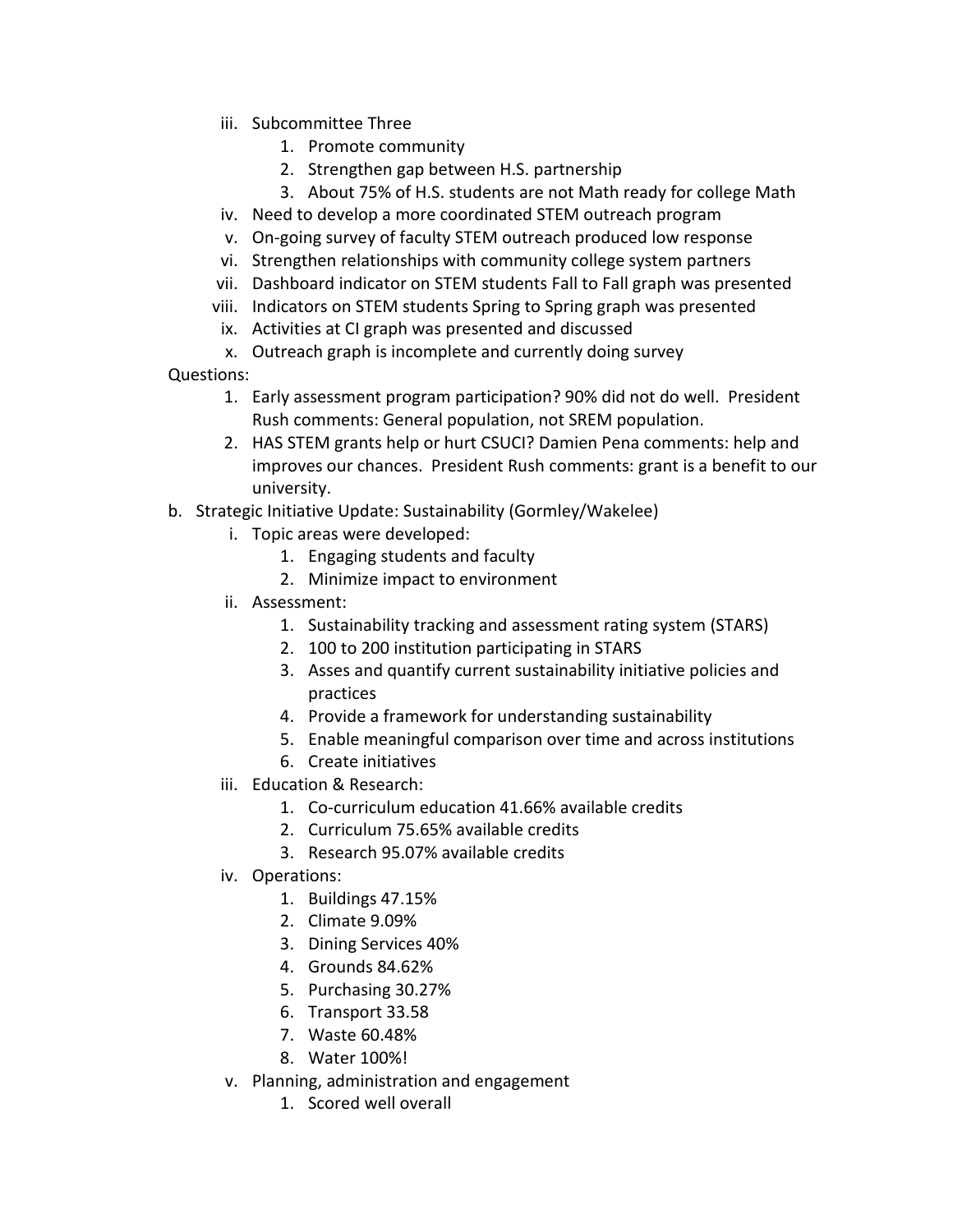- 2. Coordination & 88.88%
- 3. Diversity/Affordability 100%
- 4. H.R. 73.41%, no child care
- 5. Investment 0%
- 6. Public Engagement 21.48%
- vi. Innovation:
	- 1. We are in the high Silver range
	- 2. Sustainability plan Literacy, coordination, operations sustainability initiative
	- 3. Green house emission reduction plan taking inventory reduction plan
	- 4. Campus physical master plan
	- 5. Thanks to two of our student assistants putting this together
	- 6. President Rush comments: Received e-mail from Fullerton asking to sign symbolic indicators. Not signed. Please share information; we need to make progress on grants.

## **3. Policies**

## RECOMMENDATION

- a. Policy on Policies (Remotti)
	- 1. 3 year review question by Michael Berman. Okay with 3 year review process. Most policies are review before 3 years. Even when no changes policies should to be reviewed.
	- 2. The policy was moved, seconded and approved unanimously.

# DISCUSSION

- b. Policy on Institutional Grants (Christopher)
	- 1. Institutional grants can only be submitted one per institution.
	- 2. If people working in same grant proposal, working together we have a better chance.
	- 3. More cross divisional cooperation required
- c. Policy on Campus Locks & Keys (Chakraborty)
	- 1. Proposed policy name changed to Policy on Access Control and Facility Security
		- a. Reasons:
			- i. Locks are now electronic locks
			- ii. One card access to buildings
	- 2. Proposed changes for responsibility granting access.
		- a. Divisions Vice presidents will be responsible for granting access.
	- 3. Proposed keys or codes cannot be shared with others, example student assistants.
		- a. If policy is violated, there will be an offense and charge back.
	- 4. Proposed changes to returning keys when employee leaves.
		- a. Charge back if key is not returned to division
	- 5. Proposed change when keys/codes are not picked up
		- a. If not picked up in 15 days, charge back division
	- 6. Questions & comments:
		- a. Repetition of language on page 3